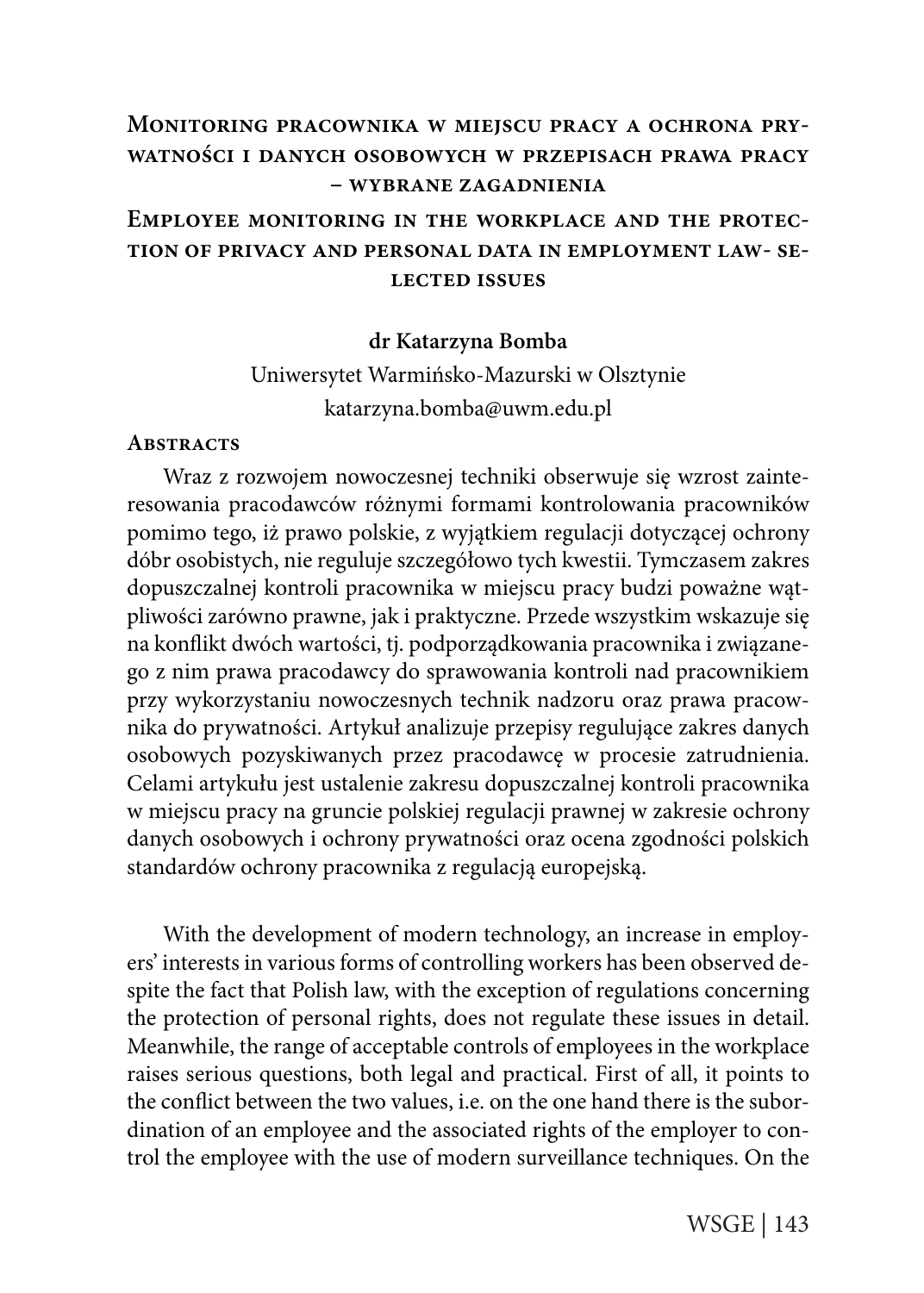other hand, there is the right of employees to privacy. The article analyses the rules governing the scope of personal data obtained by the employer in the employment process. The purpose of this article is to determine the scope of permissible control of the worker in the workplace under Polish legal regulations for the protection of personal data, the protection of privacy and the assessment of conformity of Polish worker protection standards with European legislation.

### **Key words:**

*ochrona danych osobowych, Kodeks pracy, przetwarzanie danych osobowych, monitoring w miejscu pracy, prawo do prywatności personal data protection, Labour Code, processing personal data, monitoring at the workplace, right to privacy*

### **INTRODUCTION**

The management by the employer of the labour process requires that the proper organization of work and effective management be ensured. For this purpose, the employer obtains information about an employee using modern control methods such as cameras, fingerprint readers etc. Development of modern technologies in conjunction with the necessity of employers to attract the widest possible knowledge about the behaviour of employees at work, and often also after its completion, causes a growing threat to the private lives of employees (Wójcicka M., Łęski M., 2014, p. 167). This leads to conflict between the two values. On the one hand, the employer reasonably argues that surveillance improves the efficiency of workers and facilitates assessment of their work, encouraging the protection of property and contributes to safety improvements in the workplace. On the other hand, freedom of gathering data about the employee violates his privacy, making it illegal if the acquired information, such as his state of health or religious views, is used against the employee in the form of discrimination as regards working conditions, pay and promotion or training opportunities, among others (Głowacka, 2012, p. 42, Siejka, 2014, p. 119, Szejniuk, 2014, p. 245). Even collecting this information does not always have a legal basis. In light of the foregoing, two aspects of this phenomenon should be distinguished. The first aspect concerns the admissibility of the collection of personal data of the employee by the employer with the use of modern control techniques. The second is the processing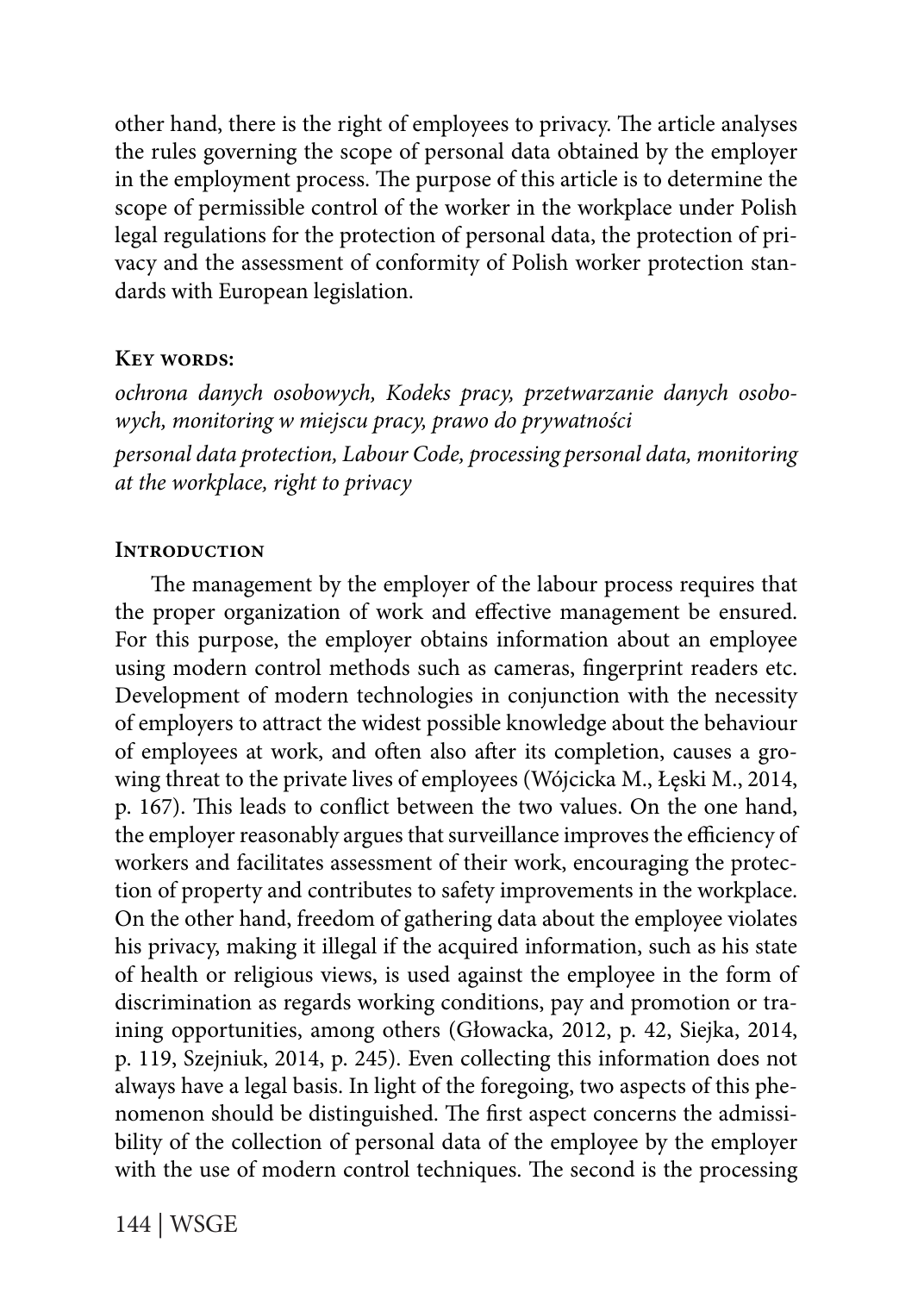of such data.

#### **The notion of monitoring at the workplace**

In the literature it is assumed that the monitoring of employees means the activities undertaken to collect information on employees by subjecting them to direct observation or to observation by electronic means (Szewczyk, 2007, p. 24). Monitoring is divided into proactive and reactive. Proactive monitoring has a preventive nature, aiming to assess the employee's performance. By contrast, reactive monitoring is undertaken by the employer in order to obtain information about the misconduct of the employee. The most important forms of control include: control of telephone calls (in particular, checking the list of phone calls), checking e-mail, controlling the use of the Internet by, among others, restriction of visited sites, video monitoring, and geolocation of employees among others.

Information obtained from monitoring often concerns the private life of the employee. It usually has the nature of personal data within the meaning ofArt.6of Act of29 August 1997 on the protection of personal data (the PPD). The question therefore arises whether the employer is entitled to collect such data and process it.

#### **Admissibility of monitoring of employee in the workplace**

The problem of the monitoring of an employee in the workplace has not been settled in Polish labour law. However, it is the subject of lively discussion in the doctrine (Litwiński, 2008, p. 2, Mednis, 2012, p. 102). Also, international and European law, in particular the jurisprudence of the European Court of Human Rights in the field of the worker's right to privacy and personal data protection in labour relations, are helpful in determining the permissible limits of the collection of personal data of the employee by the employer as a result of monitoring.

The privacy and personal data of the employee or job candidate are subject to protection both at international and European levels. International instruments relating to the protection of personal data are sparse. Sources of this law can be seen in Art. 12 of the Universal Declaration of Human Rights, which guarantees that "no one shall be subjected to arbitrary interference with his privacy, family, home or correspondence, nor to attacks upon his honour and reputation."Art. 17 of the International Covenant on Civil and Political Rights (the ICCPR) also seems to express the legal basis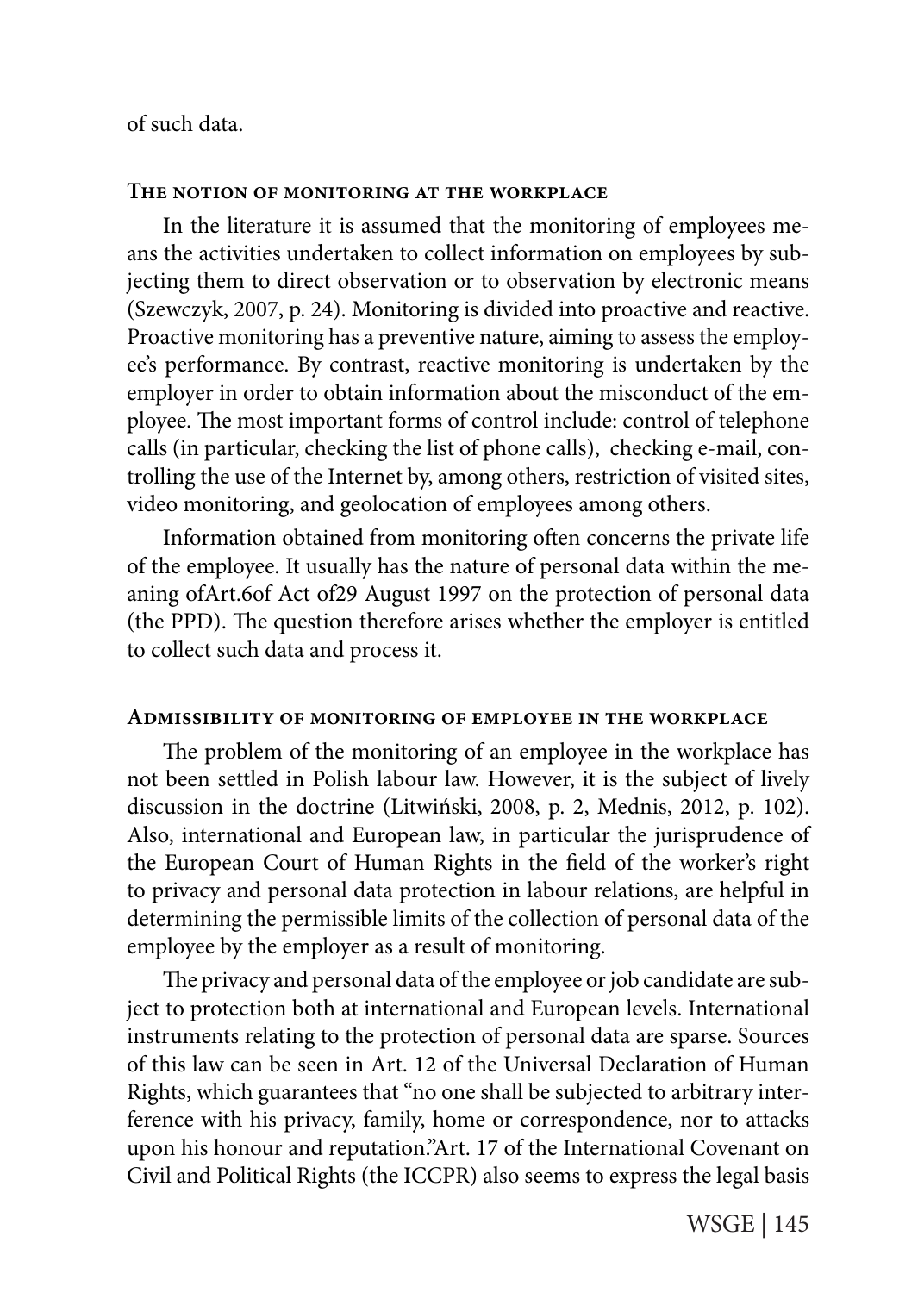for the protection of personal data. It states that the rights guaranteed by its content, such as "privacy, family, home or correspondence "should be protected against any attack, both on the part of state officials as well as individuals. The same art. 17 of the ICCPR provides the legal basis for the protection of the right to privacy. Due to the dynamic nature of the right to privacy, Art. 17of the ICCPR does not attempt to define it, limiting itself to calculating the interests protected by the article. As a result of an analysis of the concept of privacy under Art.17of the ICCPR taken in the case Coeriel and Aurikavs. Netherlands (EComHRDecisionof 31October 1994, No.453/1991, paragraph 10.2.), the Human Rights Committee concluded that "privacy" should be understood not only as individual autonomy in the sphere of privacy, but also it pointed to it external aspect and the need to protect the privacy of individuals in the public sphere to allow them to freely shape their relationship with their environment (Gliszczyńska-Grabias, Sękowska-Kozłowska, 2012, p.373).

In European law the protection of personal data is regulatedinArt.8 of the Charter of Fundamental Rights (the CFR),which states that "everyone has the right to protection of personal data concerning him or her" and in Art. 7 of the Charter of Fundamental Rights, which states that "everyone has the right to respect for private and family life, home and communications."The right to privacy is not an absolute right. Art. 8§2of the ECHR allows interference of public authorities in the sphere of privacy, but only in cases "provided by law andin the cases necessary in a democratic society in the interests of national security, public safety or the economic well-being of the country, prevention of disorder or crime, for the protection of health or morals or the protection of the rights and freedoms of others." In the content of Art. 7 of the CFR the possibility of interference in the right to privacy is missing despite its inclusion in Art. 8§2of the European Charter of Human Rights (the ECHR). However, in accordancewithArt.52§3of the CFR, the meaning and scope of the right to privacy should be consistent with the meaning and the scope given to the law by the ECHR. As the Secretariat of the Convention explained, authorized restrictions of the right to privacy guaranteed by Art. 7of the CFR are the same as underArt.8 of the ECHR. Apart from the ability to compete on the basis of these two European systems of protection of fundamental rights and institutions guarding against the interpretation of individual rights protected by the ECHR and the CFR, it should be noted that the ECHR and the CFR, in a coherent way, interpret the notion of the right to privacy, including in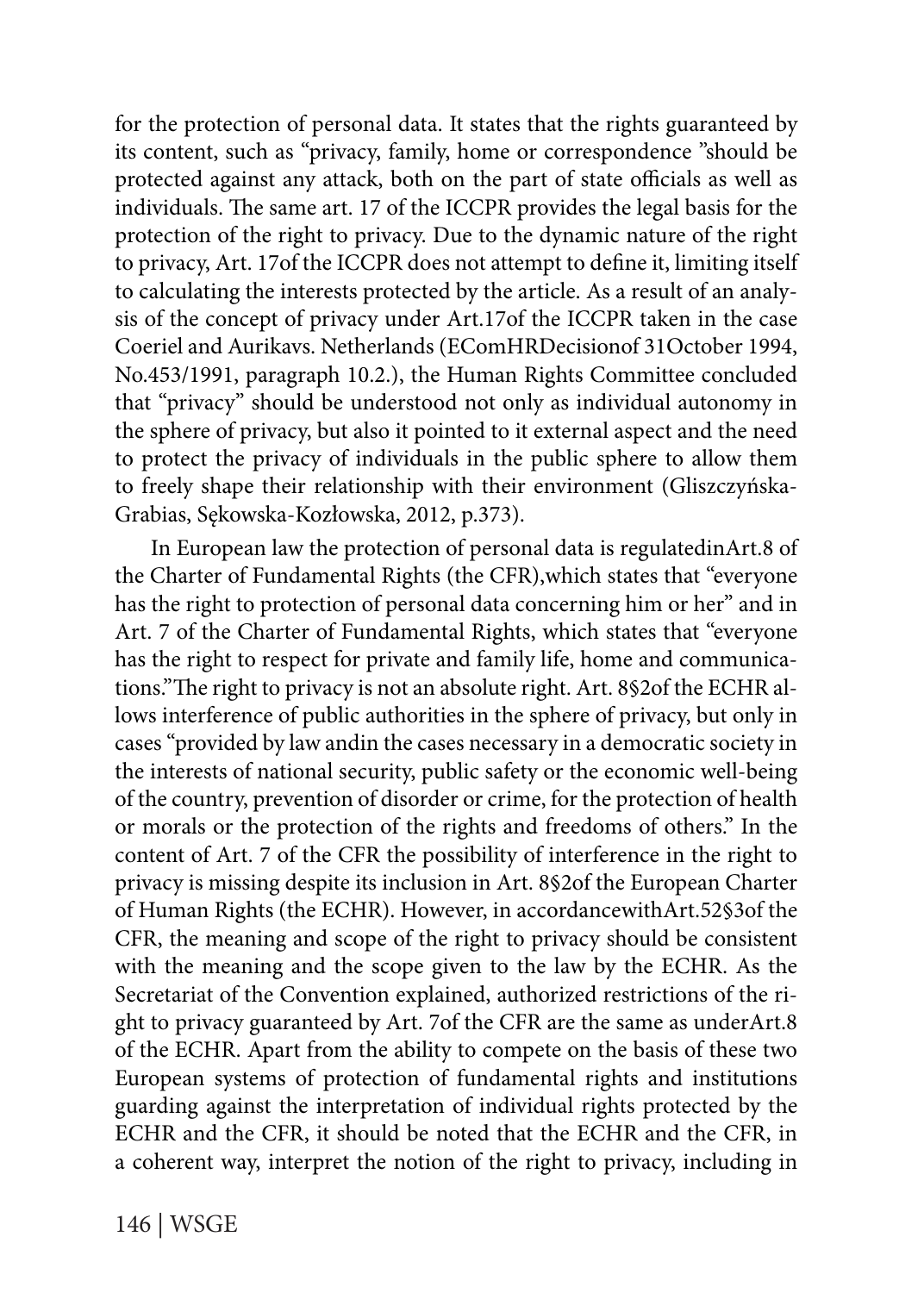their scope not only the private sphere, but also how the individual functions in the public sphere.

The European standards of worker protection are derived from the well-established case- law of the European Court of Human Rights (the ECtHR),whose origins can be traced to the ECHR judgment of 16December 1992 in case No.13710/88onNiemietzvs. Germany (LEXNo.81278), in which the ECtHR for the first time extended the concept of privacy activitiesof a professional nature, and the place of work became protected alongside the place of residence (Głowacka, 2012, p. 43). The case involved the search of a lawyer's office on suspicion of him having committed a crime. The ECtHR took the view that the behaviour of the policeviolatedArt.8 of the ECHR. The ECtHR stated that "it is neither possible nor necessary to make attempts to recognize the concept of 'private life' in the exhausted definition."As a result, this understanding of privacy can be extended to other areas, including the professional sphere. This broad understanding of the right to privacy by the ECtHR was confirmed in later judgments (the ECtHR judgment of 27July 2004No. 55480/00 in the case of Sidabras vs. Lithuania, LEXNo.139389; the ECHR judgment of 26 March 1987 No.9248/81 in the case of Leander vs. Sweden, LEXNo.81034).

For the problems of monitoring in the workplace, of particular importance is the broad understanding by the ECHR of privacy protected under Art.8 of the ECHR. According to the ECHR the guarantees provided by Art. 8 of the ECHR are not absolute. Some judgments of the ECtHR show that the application of various techniques is not in compatible with the ECHR per se. The case of Copland vs. the United Kingdom (judgment of the ECHR of 3 April 2007 No.62617/00) should be primarily cited, where the ECtHR formulated a number of conditions that must be met to consider the monitoring as lawful. The ECHR requires that monitoring takes place in accordance with the law and fulfils the condition of necessity in a democratic society. Consequently, monitoring conditions should be carefully regulated, and workers should be informed of the monitoring. In specific cases indicated above, the Court held that in the absence of any other agreement between the employer and the employee, the area of workplace is limited, and a "reasonable expectation of privacy" of the employee should cover at least the desk, room, equipment or tools of communication of the employee. For the admissibility of interference with the privacy of the employee in the workplace, the employee's awareness of the control, and the compliance of the control with national regulations and the provisions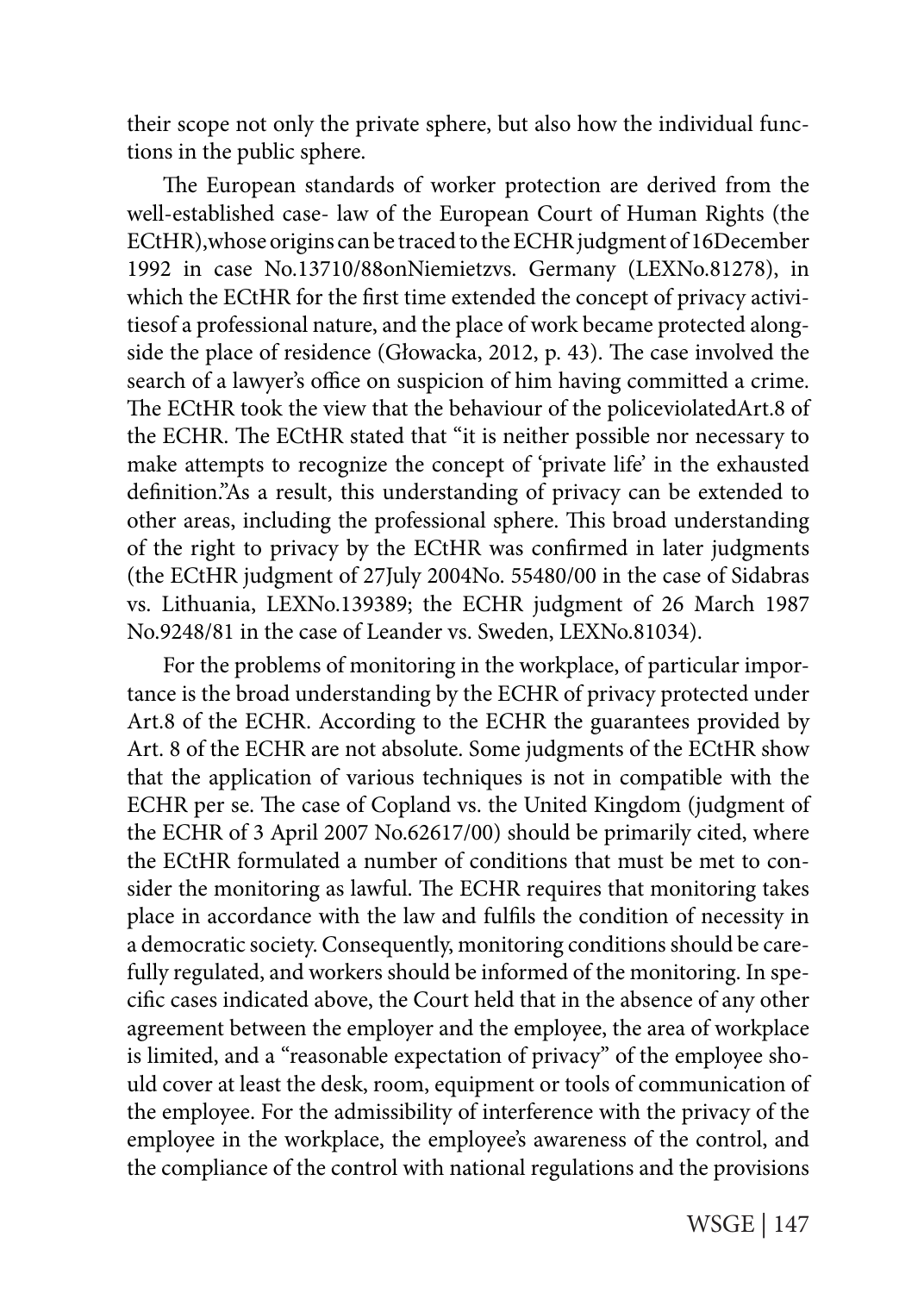of the ECHR, seems to be important. Although the protection of the right to privacy under Art. 8 of the ECHR applies to the violations caused by acts of public authorities, this provision also has a significant impact on the situation of persons employed in the private sector. Art. 8 of the ECHR imposes on a State party to the Convention so-called positive obligations related to the prevention of violations of privacy. This is done through the adoption of appropriate national regulations to hold perpetrators account able for violations, and establishing effective mechanisms to assert rights within court proceedings (Głowacka, 2012, p.44).

Under Polish law the right to privacy and the right to protection of personal data are constitutional rights. Art. 47 of the Polish Constitution plays a fundamental role in the protection of privacy. It provides that everyone has the right to legal protection of private and family life, honour and good reputation, and to make decisions about their personal life.

The processing and protection of personal data are regulated in Art.51 of the Polish Constitution, which in paragraphs1-4guarantees the protection of personal data. In paragraph 5 there is a delegation to regulate the procedures for gathering and sharing information in the statutory acts. In carrying out that delegation, many commonly existing legislations were implemented, but the greatest importance should be given to the Act of 26 June 1974-Labour Code (hereinafter referred to as LC) and the Act of 29 August 1997 on the protection of personal data (hereinafter PPD).

In accordance with Art. 31 § 1 of the Polish Constitution, the limitation of constitutional rights requires two cumulative conditions: the existence of a legal basis in the Act and the necessity of limitations in a democratic state to ensure the security of the State, public order, protection of the environment, health, morals and the rights and freedoms of others. With these indicated restrictions it does not violate the essence of the rights and freedoms (Mednis, 2012, p.102). Consequently, where the validity of the restrictions of privacy in the workplace is concerned, it should not only find its legal basis in the law, but also the existence of at least one of the conditions enumerated in Art.31 § 3 of the Constitution needs to be indicated. Unlawful infringement of privacy leads to liability on the basis of Art. 24 of the Civil Code. The right to privacy is in fact consider as the personal rights of every human being. Although the catalogue of personal goods in Art.23of the Civil Code does not include the right to privacy it does focus on health, freedom, honour, freedom of conscience, name or pseudonym, image, secrecy of correspondence, inviolability of the home, artistic cre-

148 | WSGE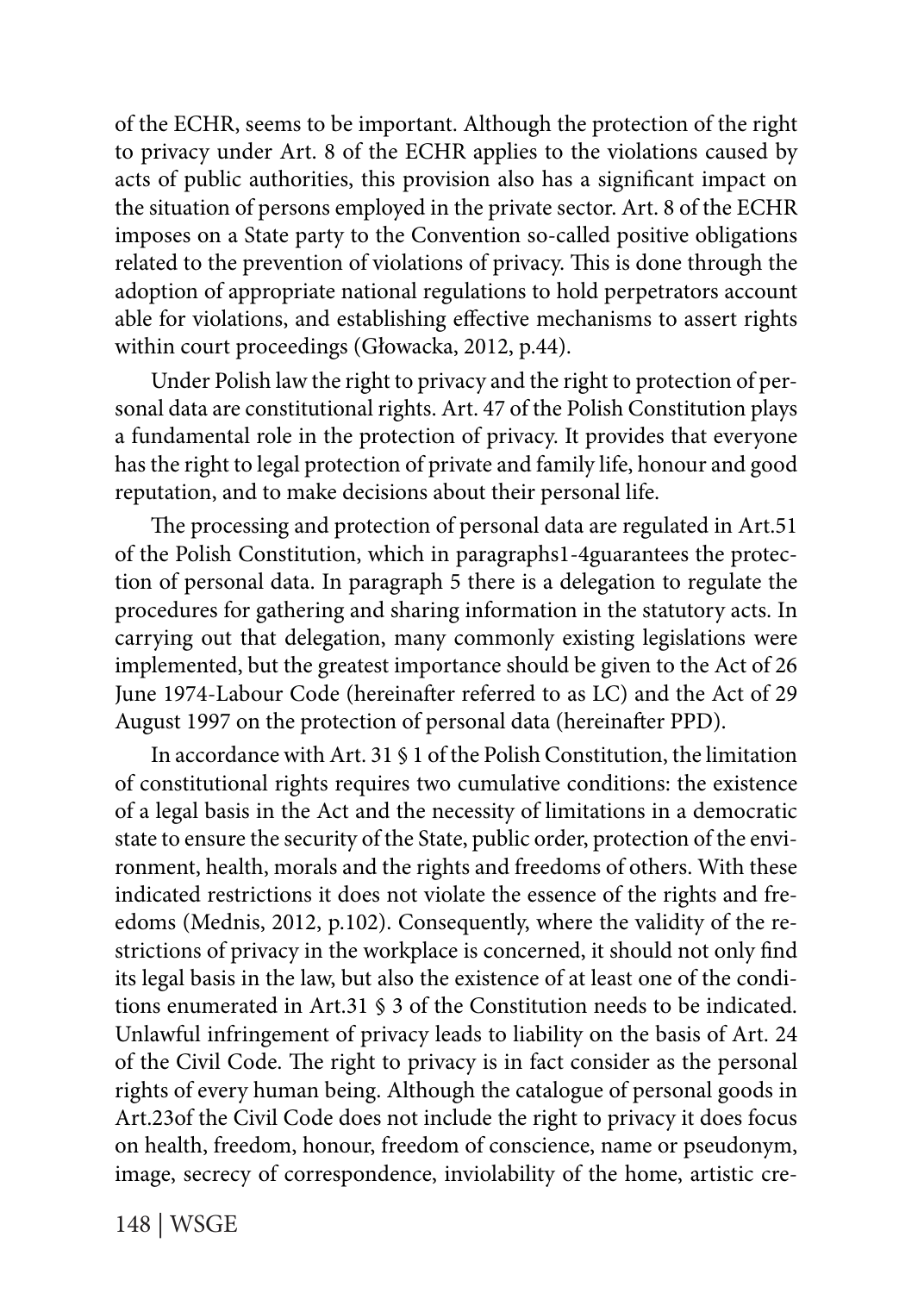ativity, inventions and improvements. However, this is an example of the directory's open and dynamic nature. In particular, it is possible to see the emergence of new personal rights recognized by case law. For example, the Supreme Court in its judgment of 18 January 1984 (I CR 400/83) extended the open catalogue of personal rights contained in Art.23of the Civil Code to the personal interests related to the sphere of private life, the family, and the sphere of intimacy.

Redress for the infringement of personal rights pursuant to Art. 24 of the Civil Code requires the fulfilment of one condition more. As stated by the Supreme Court in its judgment of6 March 2008(IIPK188/07), the assessment whether there was a personal unlawful infringement cannot be a subjective assessment made according to the measure of the individual sensitivity of the person concerned who feels affected by the behaviour of another person, but it needs to be recognized in society according to objective criteria of negative behaviour, infringing personal rights. A. Szpunar explained that with the objectivistic approach, "a variety of criteria, among which the views of reasonable and fair-minded people, life experience, as well as public opinion, which is dominant in the system of values come to the fore"(Szpunar, 1979, p.107) should be used when assessing the violation of personal goods.

Those provisions of the Civil Code relating to the protection of personal rights are to some extent applicable to employment relations. With personal property the Labour Code directly shows only the dignity of the worker. In accordance withArt.11(1) of the LC the employer is obliged to respect the dignity and other personal interests of the employee. Dignity is understood under Art.11(1) of the LC as being the respect enjoyed by the employee because of his personality, individuality, gender, citizenship, and also because of the professed value system (Jończyk, 1966, p. 134). In order to identify the other employee's personal property, it refers under Art.300 of the LC to Art.23 of the Civil Code.

As previously mentioned, under Polish law there are no provisions allowing for the most popular form of monitoring, e.g. monitoring of phone calls, checking e-mail, controlling the use of the Internet (web sites visited, downloaded files, etc.), video monitoring, geolocation (GPS), or access control through the collection and use of biometric data among others (Mednis, 2012, p.104). Due to lack of regulation, for the purpose of employee control, on the one hand, one should use the regulations on the organisation of workflow by the employee and the regulations on employ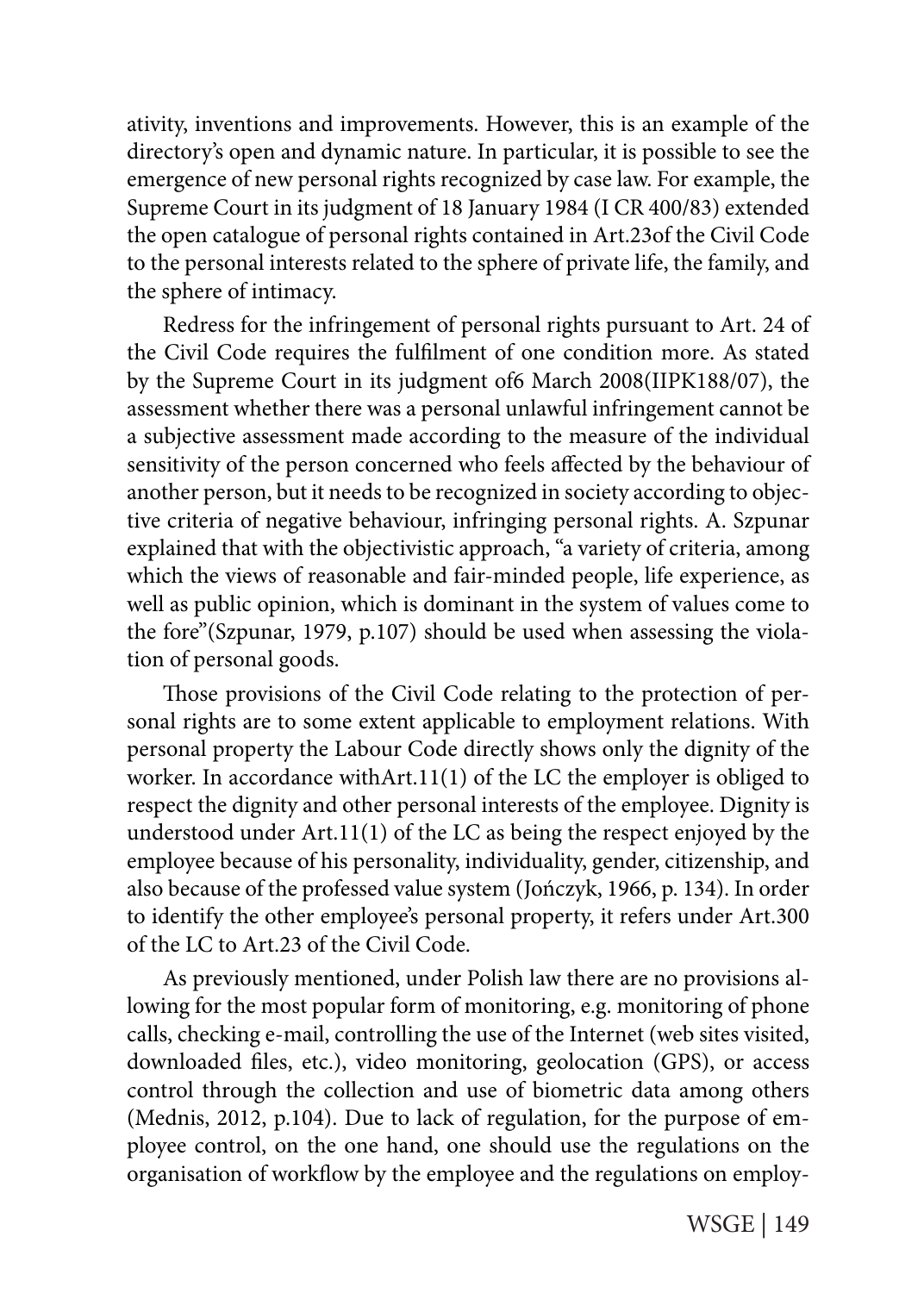ee's submission, and, on the other hand, one should use regulations on the protection of the right to employee privacy, as one of the personal rights (Liszcz, 2007, p. 14). The justification of the violation of an employee's rights to privacy as a result of the subordination of the employee to the employer at the place and time of work, or by the necessity to ensure safety at the workplace as a result of use of monitoring in the workplace, seems to be accepted in jurisprudence as a condition of release from liability of Art. 24 of the Civil Code. The Ministry of Labour and Social Policy in 2007 reached the same conclusion and stated that on the basis ofArt.94§2of the LC "the employer can control the contents of the mailbox of the employee, read his official correspondence and make it available for inspection by other workers"(ROP, 2007). Meanwhile, in the light ofArt.8 of the ECHR and the case law of the ECHR, such an interpretation may give justifiable doubts regarding its compatibility with Art.31 §3 of the Polish ConstitutionandArt.8 of the ECHR as well as the case law of the ECHR. Both of these provisions require a legal basis to restrict the right to privacy. Meanwhile, in Polish law there is no statutory provision expressly authorizing the control of the employee in the forms indicated above (Mednis, 2012, p.106). In particular, Art. 94 § 2of the LC reported that such a basis seems to be too vague to satisfy Art.8 of the ECHR according to which the infringement of privacy must be provided by law, available to citizens and formulated in such a way that a citizen can predict the consequences of a particular action, while the law should contain adequate safeguards to prevent arbitrary violations of rights.

## **Employee monitoring in the workplace and the protection of personal data**

The point of the monitoring carried out by the employer is undoubtedly the collection of information on employees which the employer can identify in the course of ordinary activities (Rosińska-Wielec, Sarwas, Stygar, 2014, p. 184). Therefore, the question of the admissibility of the collection and processing of data obtained as a result of monitoring from the point of view of the protection of personal data of the employee arises.

The concept of personal data, in accordance with Art.6 of the PPD, should be understood as any information relating to an identified or identifiable natural person. This data can take many forms: pictures, videos, recorded voices, biometric data(facial features, fingerprints etc.), messages expressed in any way, regardless of the manner of making them available,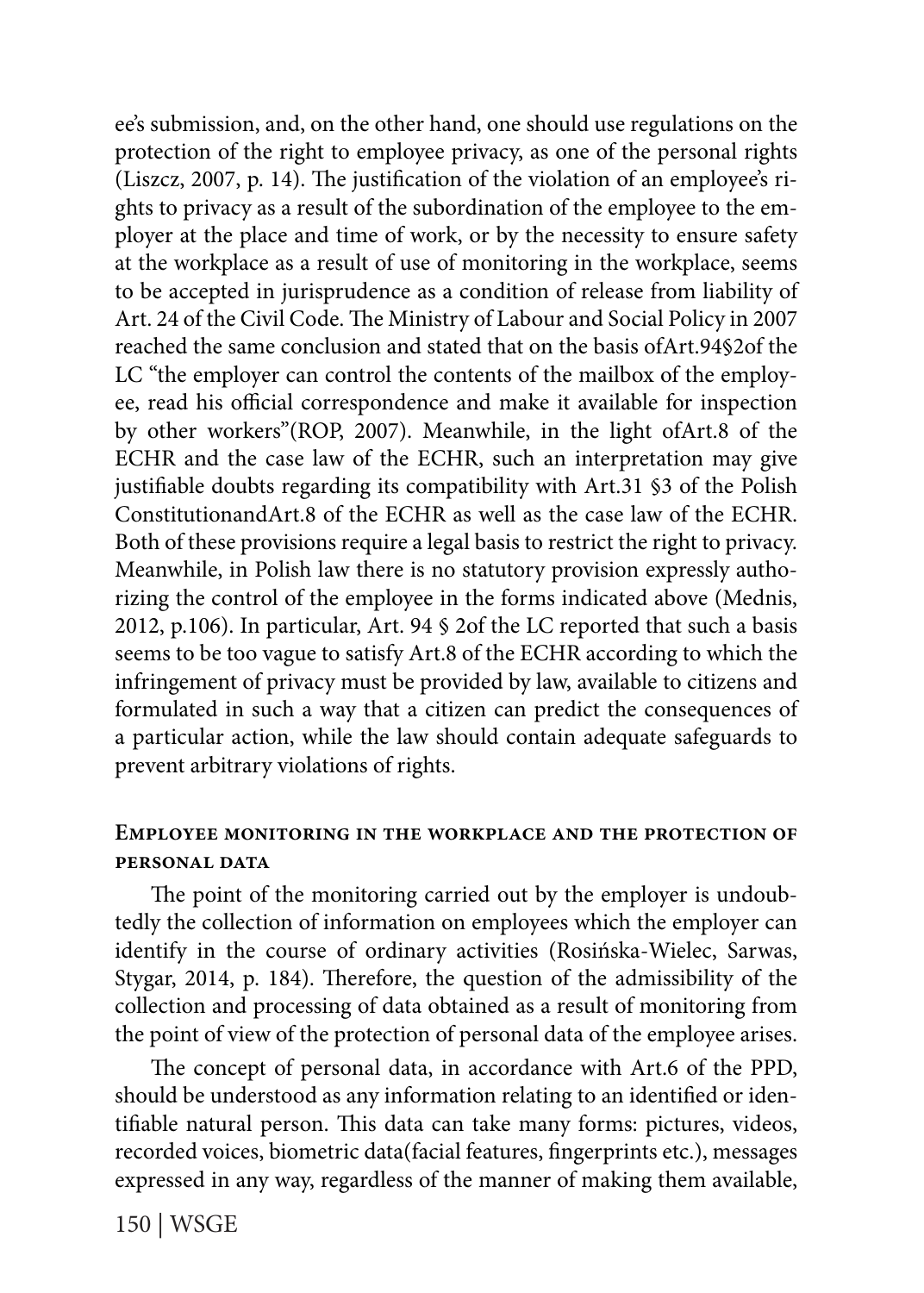their scope and freedom of access to them, as well as regardless of how they were obtained, if they fulfil the criteria of Art. 6 of the PPD (Litwiński, 2008, p. 3).The data obtained as a result of, for example, checking the mailbox of a particular employee is always personal (Bomba, 2014, p. 106). By contrast, video monitoring in a room accessible to many people, for example customers, may lead to the collection of information about the nature of personal data, however, the nature of collected data depends on the circumstances of the situation.

Despite the assessment of data as being personal data from the point of view of Art. 6 of the PPD, the Polish legislator allows it to be collected and processed in the scope prescribed by law. Statutory authorization of the employer to require data from candidates to work and from workers in connection with employment can be found inArt.22(1) of the LC. The introduction of this provision to the Labour Code by the Act of1 November 2003, which entered into force on1 January 2004, was dictated by the need to adapt labour lawtoArt.51 of the Polish Constitution. According to this provision no one may be obliged to disclose information about themselves on a basis other than the statutory act (Gersdorf, 2011, p. 151). In accordance withArt.22(1) § 5 of the LC, in matters relating to personal data protection of a worker and a candidate for employment not covered by labour law, the provisions of the Act of 29 August 1997 on the protection of personal data should be applied. This provision is consistent withArt.5 of the PPD, according to which "if other laws relating to the processing of personal data provide greater protection than is apparent from this Act, those provisions shall be applied."According to the above-mentioned provisions, the legislator gives priority to $Art.22(1)$  § 1-4of the LC over the provisions of the Act on personal data protection. On the other hand, it is restricted to a fairly narrow range specified in  $\S$  1-4 of art. 22(1) of the LC. This priority is therefore to reduce the range of data covered by the LC which may be required by the employer from the employee and candidate for the job. Although Art.22(1)of the LC directly grants the right only to request personal data and not to its processing, it is assumed in the literature, however, that the right of the employer to process personal data received for recruitment (candidates for the workers) and employment (employees) is a consequnce (Sibiga, 2012, p.124).

Protection of personal data under the Acton personal data protection has been differently defined for ordinary personal data(the Article23 of the PPD) and sensitive data(the Article27 of the PPD). These provisions re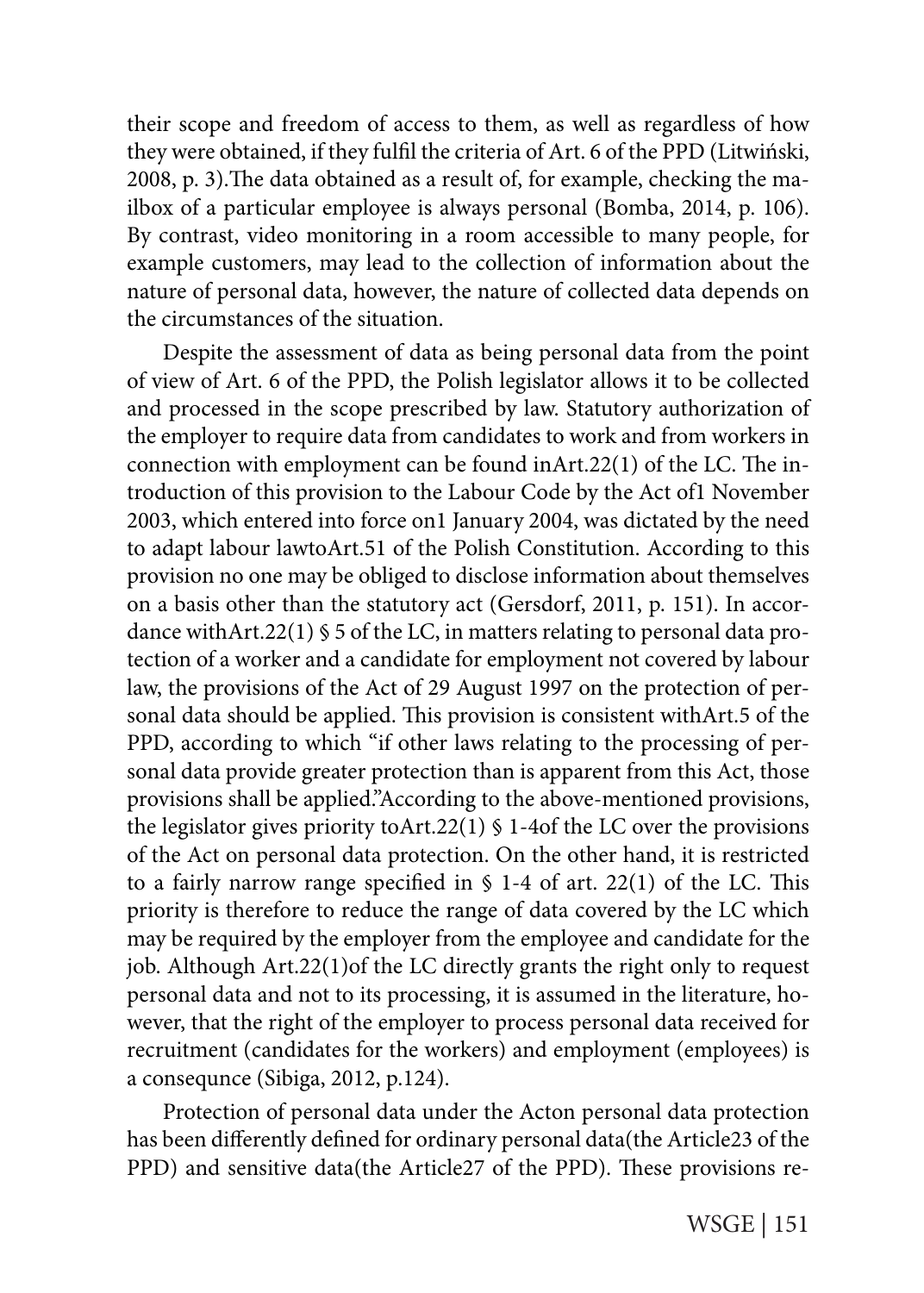flect the European regulation based on the principle of the legality of data processing (Litwiński, 2008, p. 3). In accordance withArt.23 of the PPD, the processing of data obtained from monitoring must meet at least one of the legal grounds for processing personal data provided in this article. The legal basis for the processing of personal data may be constituted byArt.23 §1 point 5 of the PPD, containing the so-called clause of the justified goal of the administrator of data. This provision authorizes the administrator of personal data (in labour relations -the employer) to the processing of personal data, even if he does not have the consent of the data subject, and he does not have to rely on any legal provision which is the basis for the processing of employee personal data if its processing is necessary for the purposes of the employer (the data) and does not violate the rights and freedoms of the data subject. To conclude, data processing must be legally justified, necessary to achieve the objectives of the employer, and at the same time does not violate the rights and freedoms of the data subject. Therefore, monitoring which aims only to control workers will not be justified. On the other hand, monitoring for the protection of the legitimate interests of the employer e.g. by disclosure of employee behaviour that is to the detriment of the employer, finds a legal basis on the grounds of Art.23 § 1 point 5 of the PPD. For example, controlling the use of mobile phones by workers for private purposes which expose employers to increased costs, is, in the opinion of the Supreme Court, a justified reason for monitoring. However, the employer should warn the employee that he should not use the mobile phone for private purposes and that monitoring can be carried out(the judgment of the Supreme Court of 15 May 1997, PKN93/97). The literature emphasizes, however, that the monitoring of activities must be proportionate to the objectives pursued, and thus interference with the privacy of an employee may take place only to the extent necessary to achieve the purpose of data processing (Litwiński, 2008, p. 3).

The matter of collecting and processing sensitive data as a result of the monitoring is regulated differently. In accordance with Art. 27 of the PPD, sensitive data includes data referring to racial or ethnic origin, political opinions, religious or philosophical beliefs, religious, party or trade union membership, as well as data on the state of health, genetic code, addictions or sex life, and data relating to convictions, judgments about penalties and fines, as well as other decisions issued in the course of judicial or administrative proceedings. The provision ofArt.27 §1 of the PPD uses a phrase that "prohibits the processing of the above mentioned sensitive data."In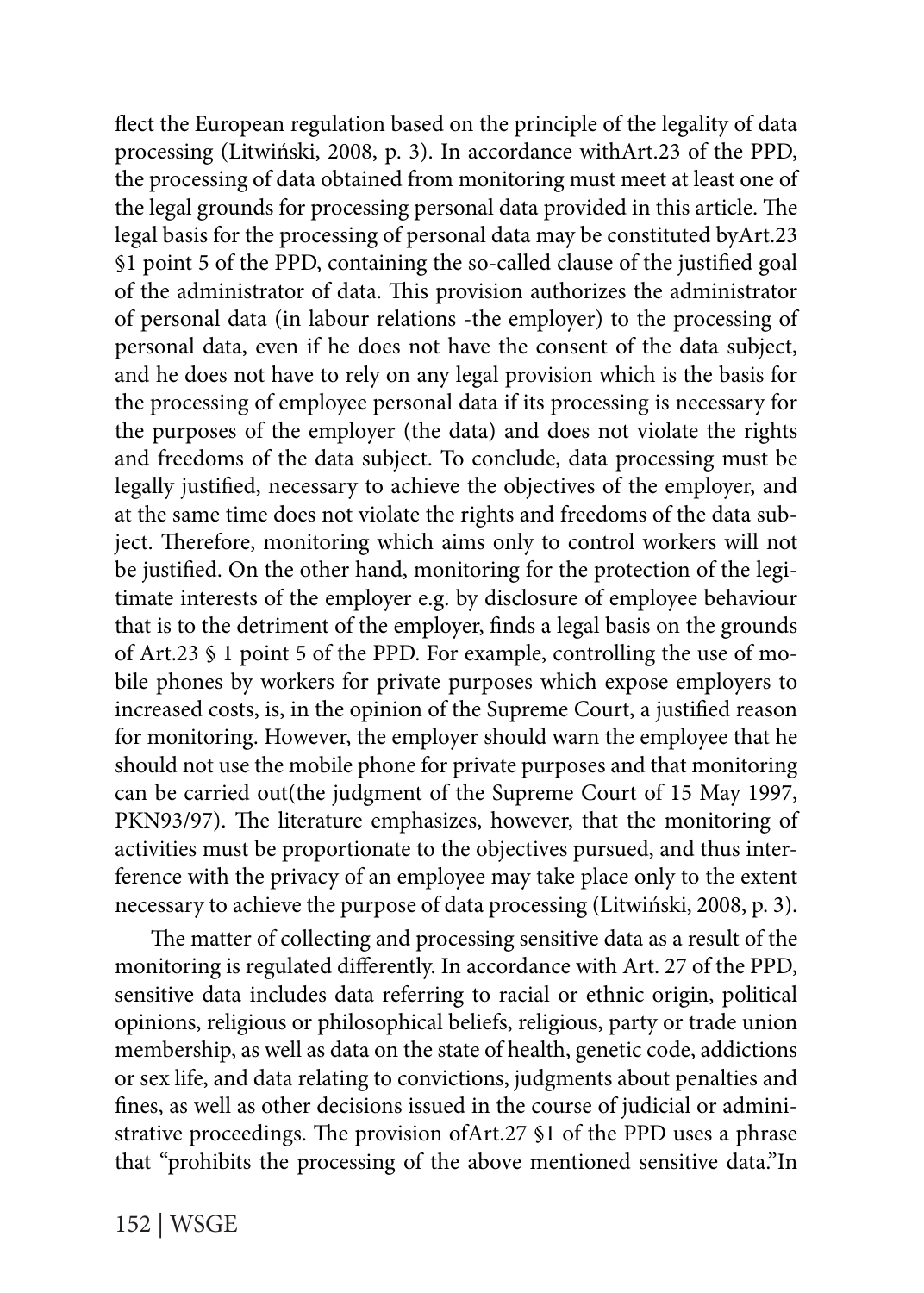that way it introduces a general prohibition on sensitive data processing. Situations in which the processing of sensitive data indicated in Art.27 §1 of the PPD will be an exception to the prohibition of processing are indicated in § 2 of Art. 27 of the PPD. Among the conditions which allow the processing of sensitive data, the consent of the employee deserves a special attention. Undoubtedly, voluntarily expressed consent to the collection and processing of sensitive data by the employee would avoid the prohibition regulated in Art.27 § 1of the PPD. However, as the doctrine and jurisprudence correctly express, due to the unequal labour relationship, the freely expressed consent of the employee is doubtful. This was confirmed by, among others, the Supreme Administrative Court in its judgment of 1 December 2009 (I249/09OSK), according to which "expressed at the request of the employer, written consent of the employee for collecting and processing of his personal data violates the rights of the employee and the freedom to express his will."As a result, it should be assumed that the processing of sensitive personal data within the framework of the monitoring is not allowed. This means that the process of employee monitoring cannot be directed at obtaining such data, and if it is accidentally acquired, it should be removed due to the lack of a legal basis for the processing (Litwiński, 2008, p. 4).

#### **Summary**

The practice of monitoring the activities of employees indicates the need for a comprehensive settlement of this matter by the legislator. Basing the monitoring on the regulations on personal data protection and circumstances regulated therein is premised on guidelines developed in a judgment of the European Court of Human Rights on the grounds ofArt.8 of the ECHR (Mednis, 2012, p. 109), if the employer's action is legitimated by his interests associated with the risk of violating constitutional standards. The Polish regulation on the protection of privacy in the workplace should also be negatively evaluated in terms of its compliance with international and European standards. First of all, Polish law lacks specific legislation defining the entitlements of the employer to use modern methods of control of employees in the workplace, and therefore a violation of the ECHR takes place at the level of the formal requirement of its legality, e.g. due to the lack of a national law regarding sufficient grounds for violation of employee privacy. In particular, neitherArt.22(1) of the Labour Code should be seen as that legal basis because it indicates only the scope of the per-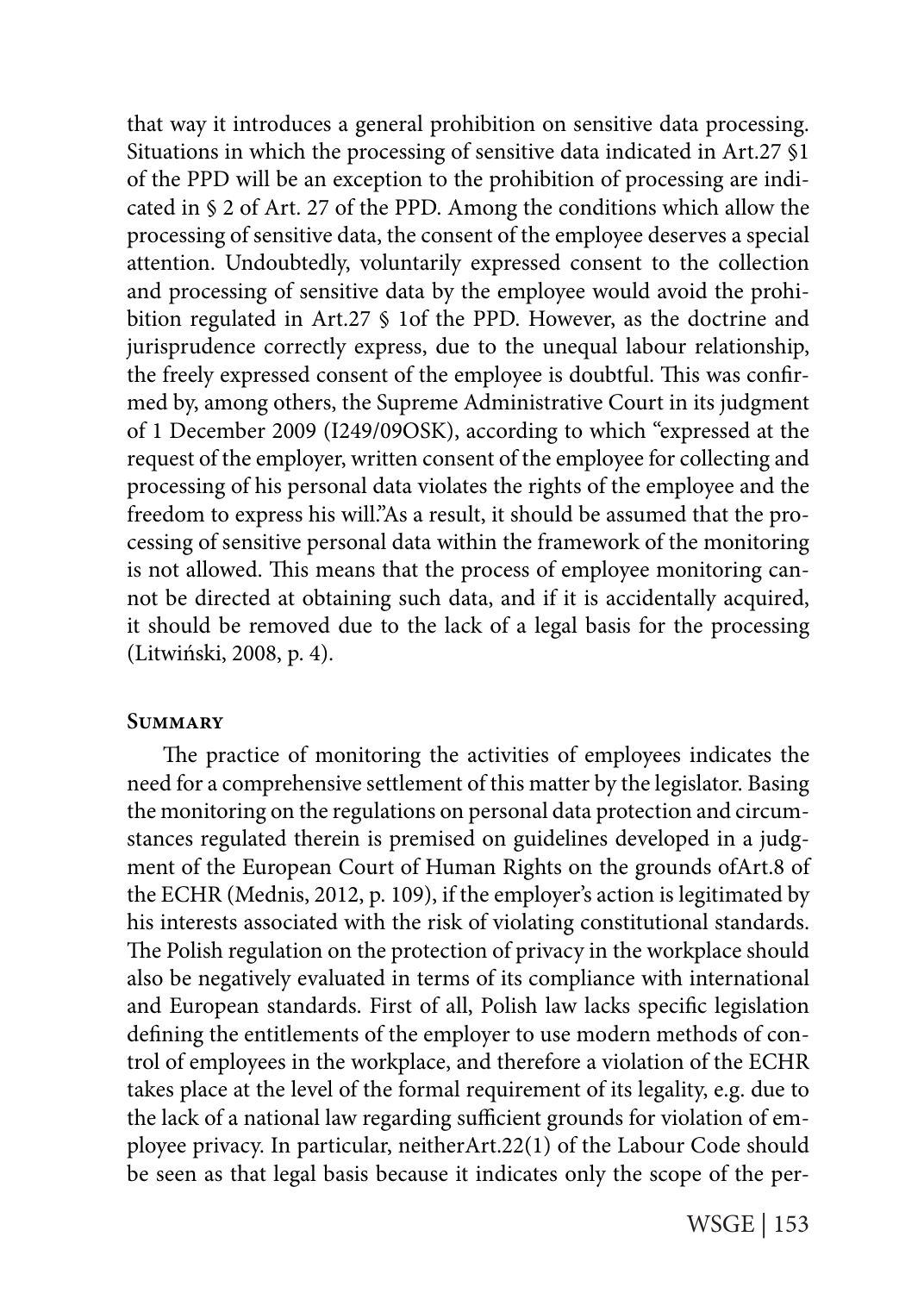sonal data that can be processed by the employer (Głowacka, 2012, p.56), nor art. 94 § 2 of the Labour Code, which provides that the employer shall organize the work in a way that ensures full utilization of working time. This provision does not meet the conditions of Art. 8 § 2 of the ECHR. Polish law also lacks explicit sanctions for violation by the employer of the worker's right to privacy. The legislature is limited here only to the possibility of the employee to immediately terminate the contract of employment due to the fault of the employer under Art. 55§1(1) of the Labour Code, i.e. due to a serious breach by the employer of his obligations arising from the employment relationship. However, it should be emphasized that it is possible for an employee to seek redress in court for the infringement of his personal rights by an employer (Articles 23and 24of the Civil Code). In order to adjust Polish legal regulations to the standards provided for in Art. 17 of the ICCPR and Art. 8 of the ECHR it appears to be essential in the Polish legal system to regulate the use of modern methods of controlling employees at the careful consideration of the interests of both sides of the employment relationship.

## **References**

- Bomba K., 2014, Ochrona danych osobowych w stosunkach pracy w świetle prawa polskiego i europejskiego, w: Sitek M., Niedziółka I, Ukleja A. (red.) Wymiary ochrony informacji i polityki bezpieczeństwa państwo-prawo-społeczeństwo, Wydawnictwo WSGE.
- Gersdorf M., 2011, Komentarz do art. 22(1) k.p., (w:) Kodeks pracy. Komentarz, Gerdorf M., Rączka K., Raczkowski M., Lexis Nexis.
- Gliszczyńska-Grabias A., 2012, Sękowska-Kozłowska K., Komentarz do art. 17 MPPOiP, (w:) Wieruszewski R. (red.), Międzynarodowy Pakt Praw Obywatelskich (Osobistych) i Politycznych. Komentarz, Wolters Kluwer.
- Głowacka D., 2012,Prywatność w miejscu pracy w świetle orzecznictwa Europejskiego Trybunału Praw Człowieka, (w:) Wyka T., Nerka A. (red.), Ochrona danych osobowych podmiotów objętych prawem pracy i prawem ubezpieczeń społecznych. Stan obecny i perspektywy zmian, Wolters Kluwer.
- Jończyk J., 1996, Spory ze stosunku pracy, PiP, No 3.
- Liszcz T., 2007,Ochrona prywatności pracownika w relacjach z pracodawcą, M.P.Pr.

154 | WSGE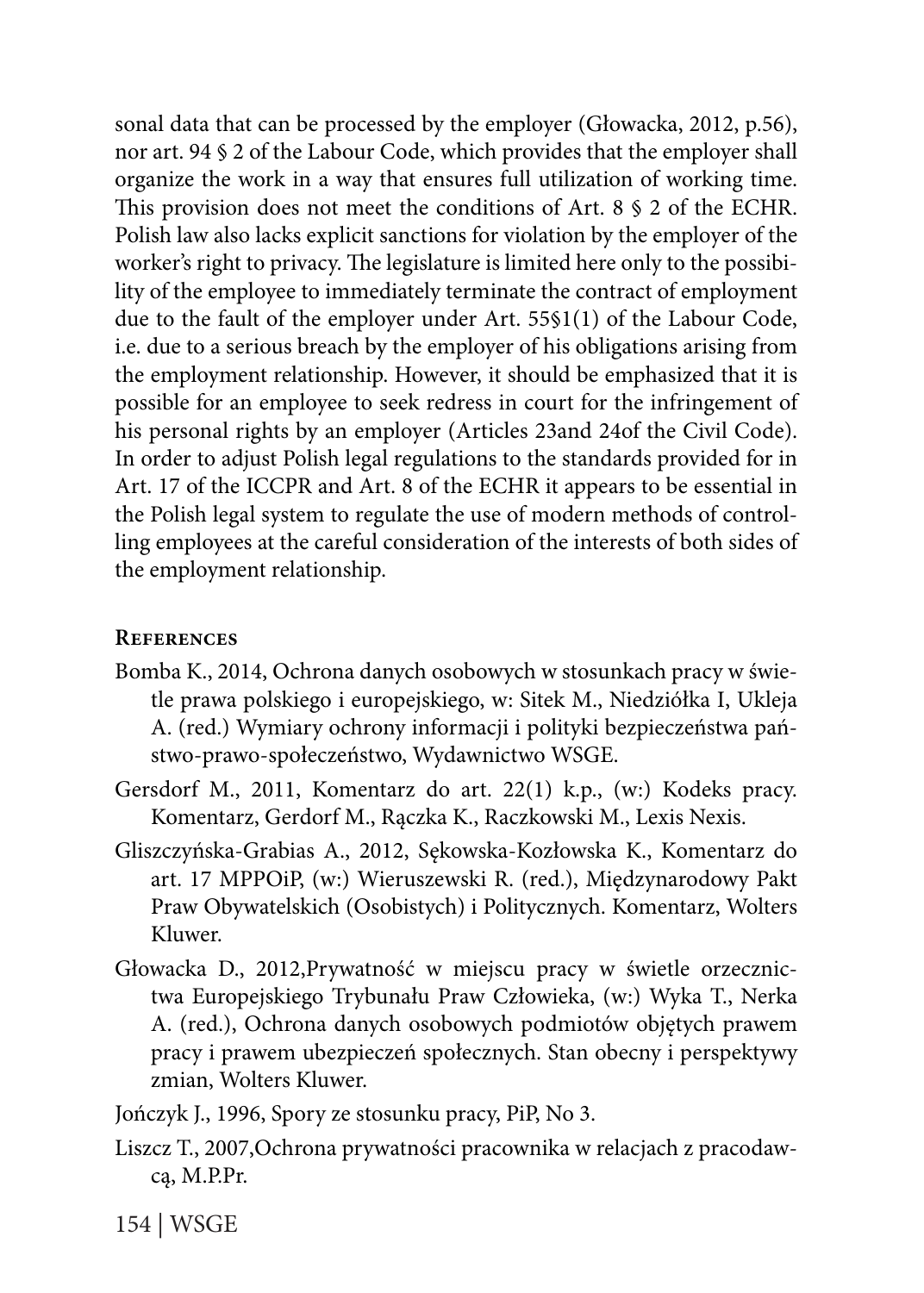- Litwiński P., 2008, Monitoring pracownika w miejscu pracy a ochrona danych osobowych pracownika, M.P.Pr., No.2.
- Mednis A., 2012,Ochrona prywatności i danych osobowych w przepisach prawa pracy - problemy interpretacyjne i konfrontacja z praktyką, w: T. Wyka, A. Nerka, Ochrona danych osobowych...,
- Nowicki M.A., 2013,Wokół Konwencji Europejskiej, Wolters Kluwer.
- Rosińska-Wielec E., Sarwas G., Stygar S., 2014, Automatyczny monitoring wizyjny: bezpieczeństwo i porządek czy permanentna inwigilacja?, w: Sitek M., Niedziółka I, Ukleja A. (red.) Wymiary ochrony informacji i polityki bezpieczeństwa państwo-prawo-społeczeństwo, Wydawnictwo WSGE.
- Sibiga G,2012, Zakres stosowania ustawy o ochronie danych osobowych do przetwarzania danych pracowników i osób ubiegających się o zatrudnienie, Monitor Prawa Pracy.
- Siejka P., 2014, Naruszenie tajemnicy korespondencji zagrożeniem bezpieczeństwa informacji, w: Sitek M., Niedziółka I, Ukleja A. (red.) Wymiary ochrony informacji i polityki bezpieczeństwa państwo-prawo-społeczeństwo, Wydawnictwo WSGE.
- Sobczak J., 2013, Komentarz do art. 7 KPP, (w:) Wróbel A. (red.), Karta Praw Podstawowych Unii Europejskiej, Komentarz, Wydawnictwo C.H. Beck.
- Szejniuk A., 2014, Warunki pracy a efektywność przedsiębiorstwa, Journal of Modern Science 1/20/2014.
- Szewczyk H., 2007, Ochrona dóbr osobistych w zatrudnieniu, Lexis Nexis.
- Szpunar A., 1979, Ochrona dóbr osobistych, Warszawa.
- Wójcicka M., Łęski M., 2014, Prawo do informacji w kontekście ochrony prawnej konsumenta energii elektrycznej, w: Sitek M., Niedziółka I, Ukleja A. (red.) Wymiary ochrony informacji i polityki bezpieczeństwa państwo-prawo-społeczeństwo, Wydawnictwo WSGE.
- Orzeczenie ETPCz z 27 lipca 2004 r. w sprawie 55480/00 Sidabras v. Litwa, LEX nr 139389;
- Orzeczenie ETPCz z dnia 26 marca 1987 r. w sprawie 9248/81 Leander v. Szwecja, LEX nr 81034.

Wyrok SN z 18 stycznia 1984 r., I CR 400/83, OSNCP 1984, nr 11, poz. 195.

Wyrok SN z 6 marca 2008 r., II PK 188/07, OSNP 2009, nr 13-14, poz. 171.